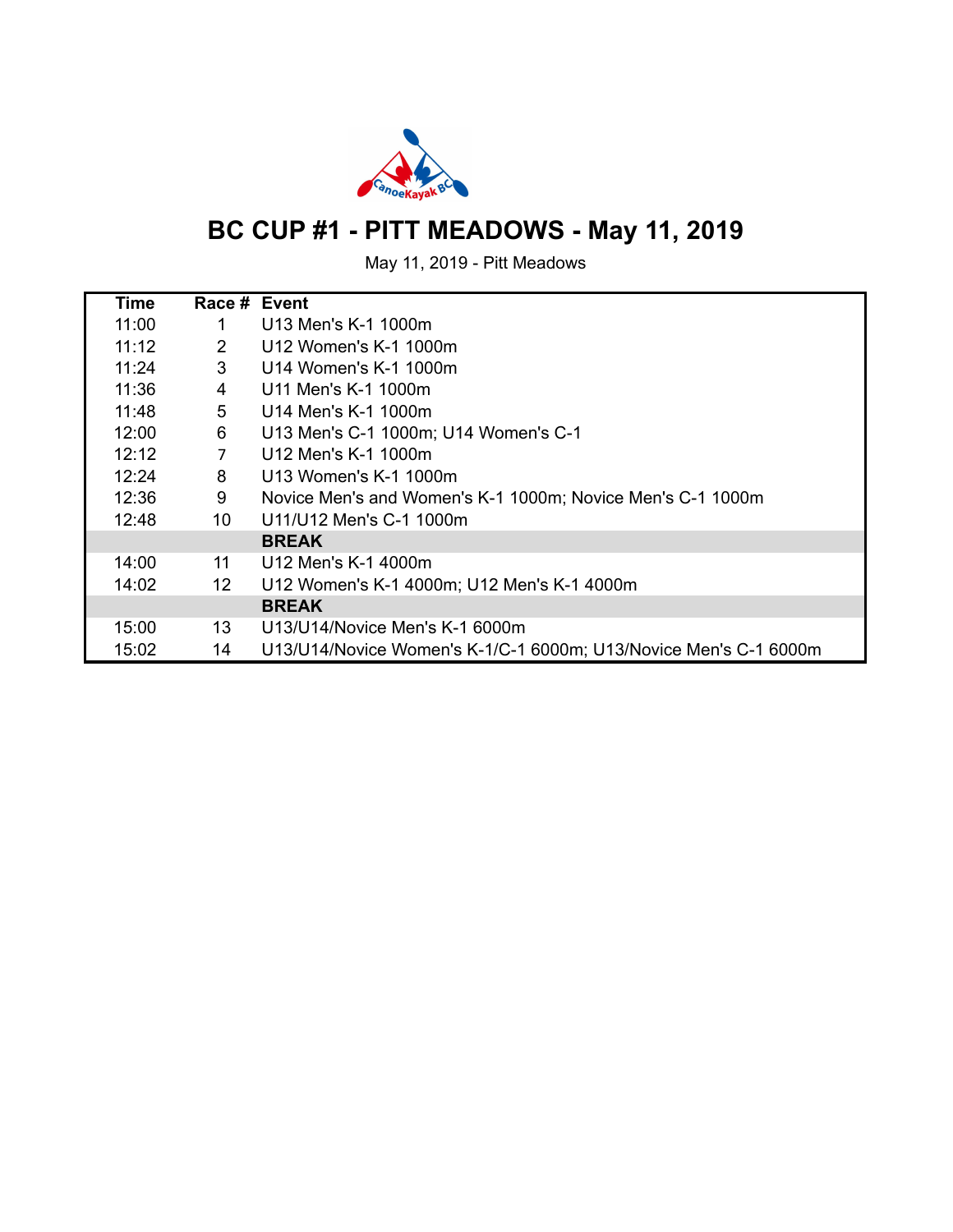### **BC Cup #1 - Pitt Meadows**

**Saturday, May 11, 2019**

#### **U13 Men's K-1 1000m** Event #1  $11:00$

| <b>EVELICHT</b> | TT.OO          |                    |              |             |
|-----------------|----------------|--------------------|--------------|-------------|
| Place           | Lane           | Crew               | Club         | <b>Time</b> |
|                 | 1              | Matt House         | <b>KCKC</b>  |             |
|                 | $\overline{2}$ | Ethan Hennig       | <b>RCKC</b>  |             |
|                 | 3              | Ken Deibert        | <b>FCKC</b>  |             |
|                 | 4              | Taiki Auger        | <b>PCA</b>   |             |
|                 | 5              | Marko Radovic      | <b>FCSCC</b> |             |
|                 | 6              | Kai Auger          | <b>PCA</b>   |             |
|                 | 7              | Nikkos Wang        | <b>BCKC</b>  |             |
|                 | 8              | Seth Doyle         | <b>NCKC</b>  |             |
|                 | 9              | Noah MacMartin     | <b>FCSCC</b> |             |
|                 | 10             | Alex Smith         | <b>FCKC</b>  |             |
|                 | 11             | <b>Austin Burt</b> | <b>PCA</b>   |             |
|                 | 12             | Tim Mai            | <b>FCKC</b>  |             |
|                 |                |                    |              |             |
|                 |                |                    |              |             |

### **U12 Women's K-1 1000m**<br>Event #2 11:12

| Event #2 | 11:12 |                 |              |             |
|----------|-------|-----------------|--------------|-------------|
| Place    | Lane  | Crew            | Club         | <b>Time</b> |
|          |       |                 |              |             |
|          | 20    | Elizabeth Clark | <b>KCKC</b>  |             |
|          | 21    | Narin Jaff      | <b>FCSCC</b> |             |
|          | 22    | Mischa Grover   | <b>KCKC</b>  |             |
|          |       |                 |              |             |
|          |       |                 |              |             |

#### **U14 Women's K-1 1000m** Event #3 11:24

| - - - - - - - - | ---- |                     |              |             |
|-----------------|------|---------------------|--------------|-------------|
| Place           | Lane | <b>Crew</b>         | Club         | <b>Time</b> |
|                 | 30   | Veronica So         | <b>CPC</b>   |             |
|                 | 31   | Moyo Alabi          | <b>NCKC</b>  |             |
|                 | 32   | Kali Jong           | <b>CPC</b>   |             |
|                 | 33   | Niamh Gibbons       | <b>NCKC</b>  |             |
|                 | 34   | Cailey Race         | <b>FCSCC</b> |             |
|                 | 35   | Jaime Pady          | <b>NCKC</b>  |             |
|                 | 36   | Lauryn Clague       | <b>FCSCC</b> |             |
|                 | 37   | <b>Eleanor Wang</b> | <b>BCKC</b>  |             |
|                 | 38   | Holly Adam          | <b>NCKC</b>  |             |
|                 | 39   | Sophie Drover       | <b>FCKC</b>  |             |
|                 |      |                     |              |             |
|                 |      |                     |              |             |

### **U11 Men's K-1 1000m**

| Event #4 | 11:36 |                 |              |             |
|----------|-------|-----------------|--------------|-------------|
| Place    | Lane  | Crew            | Club         | <b>Time</b> |
|          | 40    | Corben Hickey   | <b>KCKC</b>  |             |
|          | 41    | Thomas Colhoun  | <b>BCKC</b>  |             |
|          | 42    | Xander Mouland  | <b>RCKC</b>  |             |
|          | 43    | Xander Thompson | <b>FCSCC</b> |             |
|          | 44    | Zach Smith      | <b>FCKC</b>  |             |
|          | 45    | Samuel Edgerton | <b>RCKC</b>  |             |
|          | 46    | Jack Speck      | <b>FCKC</b>  |             |
|          | 47    | Damian Hickey   | <b>KCKC</b>  |             |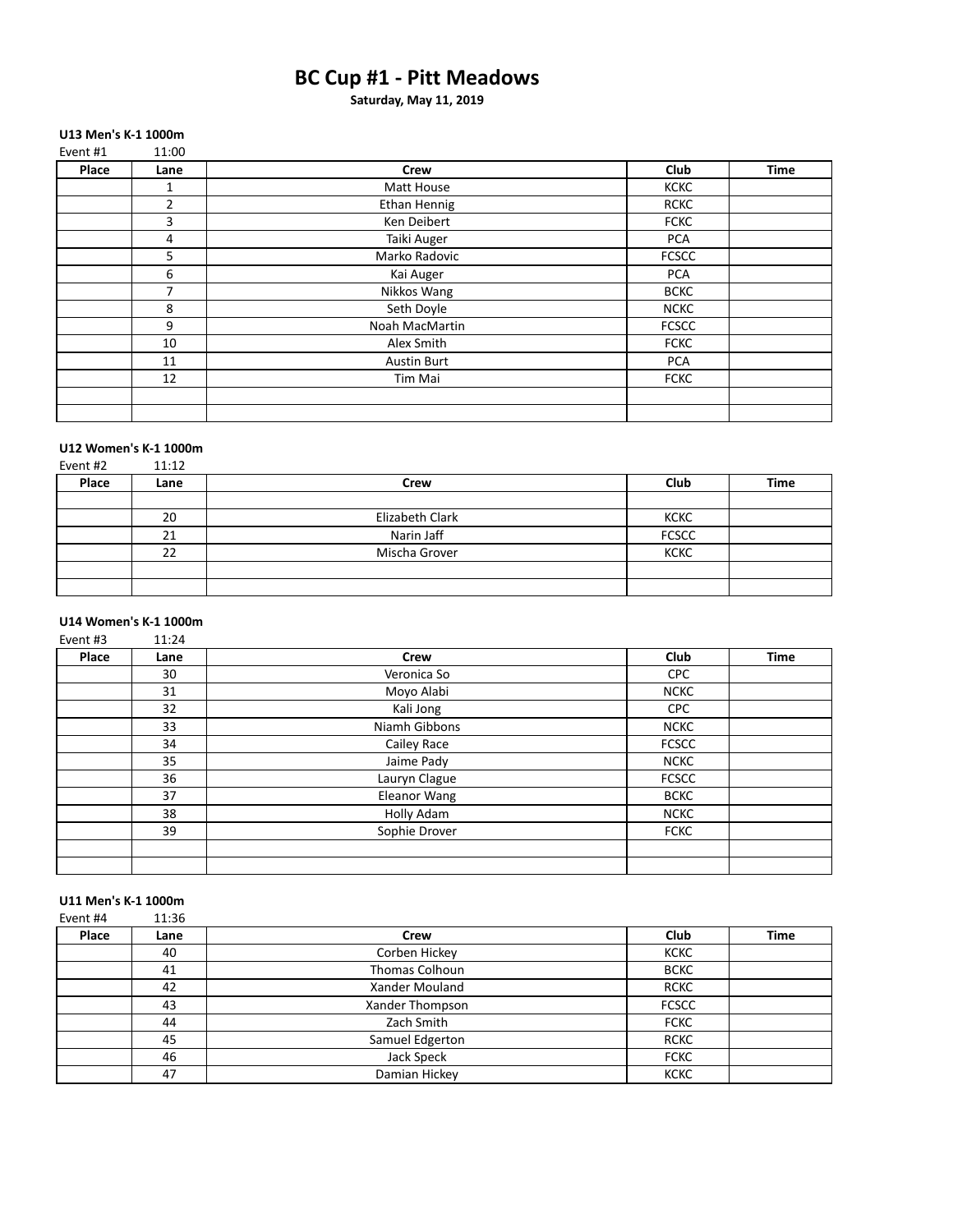### **U14 Men's K-1 1000m**

| Event #5 | 11:48 |                   |              |             |
|----------|-------|-------------------|--------------|-------------|
| Place    | Lane  | <b>Crew</b>       | Club         | <b>Time</b> |
|          | 50    | Ryan Yao          | <b>NCKC</b>  |             |
|          | 51    | Adam Vetter       | <b>FCSCC</b> |             |
|          | 52    | AJ Thom           | <b>BCKC</b>  |             |
|          | 53    | Warren Jaff       | <b>FCSCC</b> |             |
|          | 54    | Andrew Clark      | KCKC         |             |
|          | 55    | Kaleb Aubey       | <b>FCKC</b>  |             |
|          | 56    | Kristian McIntosh | <b>RCKC</b>  |             |
|          |       |                   |              |             |
|          |       |                   |              |             |

### U13 Men's C-1 1000m; U14 Women's C-1

| Event #6 | 12:00 |             |             |      |      |
|----------|-------|-------------|-------------|------|------|
| Place    | Lane  | <b>Crew</b> | Club        | Time |      |
|          | 61    | Alex Smith  | <b>FCKC</b> |      | U13  |
|          | 62    | Kai Auger   | <b>PCA</b>  |      | U13  |
|          |       |             |             |      |      |
|          | 63    | Brenna Nott | <b>PCA</b>  |      | lwc. |
|          |       |             |             |      |      |
|          |       |             |             |      |      |

### **U12 Men's K-1 1000m**

| Event #7 | 12:12          |                      |             |             |
|----------|----------------|----------------------|-------------|-------------|
| Place    | Lane           | Crew                 | Club        | <b>Time</b> |
|          | 1              | Carson Ko            | <b>BCKC</b> |             |
|          | $\overline{2}$ | Douglas Hunter       | <b>KCKC</b> |             |
|          | 3              | <b>Tyler Billing</b> | <b>RCKC</b> |             |
|          | 4              | Julian Eusanio       | <b>NCKC</b> |             |
|          | 5              | JT Twemlow           | <b>KCKC</b> |             |
|          | 6              | <b>Tyler Geisler</b> | <b>RCKC</b> |             |
|          | 7              | Xavier Phu           | <b>FCKC</b> |             |
|          | 8              | <b>Bishon Biln</b>   | <b>FCKC</b> |             |
|          | 9              | Thorben Schroeder    | <b>NCKC</b> |             |
|          | 10             | Harris Hunter        | <b>KCKC</b> |             |
|          | 11             | Qwen Mitchell        | <b>NCKC</b> |             |
|          | 12             |                      |             |             |
|          | 13             |                      |             |             |
|          |                |                      |             |             |

### **U13 Women's K-1 1000m**<br>Fyent #8 12:24

| Event #8 | 12:24 |                |              |      |
|----------|-------|----------------|--------------|------|
| Place    | Lane  | <b>Crew</b>    | Club         | Time |
|          | 20    | Emma Bateman   | <b>FCSCC</b> |      |
|          | 21    | Shany Lavie    | <b>BCKC</b>  |      |
|          | 22    | Danica Johnson | <b>FCSCC</b> |      |
|          |       |                |              |      |
|          |       |                |              |      |

#### **Novice Men's and Women's K-1 1000m; Novice Men's C-1 1000m**

Event #9 12:36

| Place | Lane | <b>Crew</b>          | Club        | <b>Time</b> |
|-------|------|----------------------|-------------|-------------|
|       | 30   | Liam Grover          | <b>KCKC</b> | lMC         |
|       | 31   | Harriet Milligan     | <b>BCKC</b> | lwĸ         |
|       | 32   | Hadar Lavie          | <b>BCKC</b> | lwĸ         |
|       | 33   | <b>Rachel Santos</b> | <b>FCKC</b> | lwĸ         |
|       |      |                      |             |             |
|       | 40   | James McClelland     | <b>FCKC</b> | lмк         |
|       | 41   | Siy Zhang Michael    | <b>NCKC</b> | lмк         |
|       | 42   | Kristian McIntosh    | <b>RCKC</b> | lмк         |
|       | 43   | Ethan Hennig         | <b>RCKC</b> | lмк         |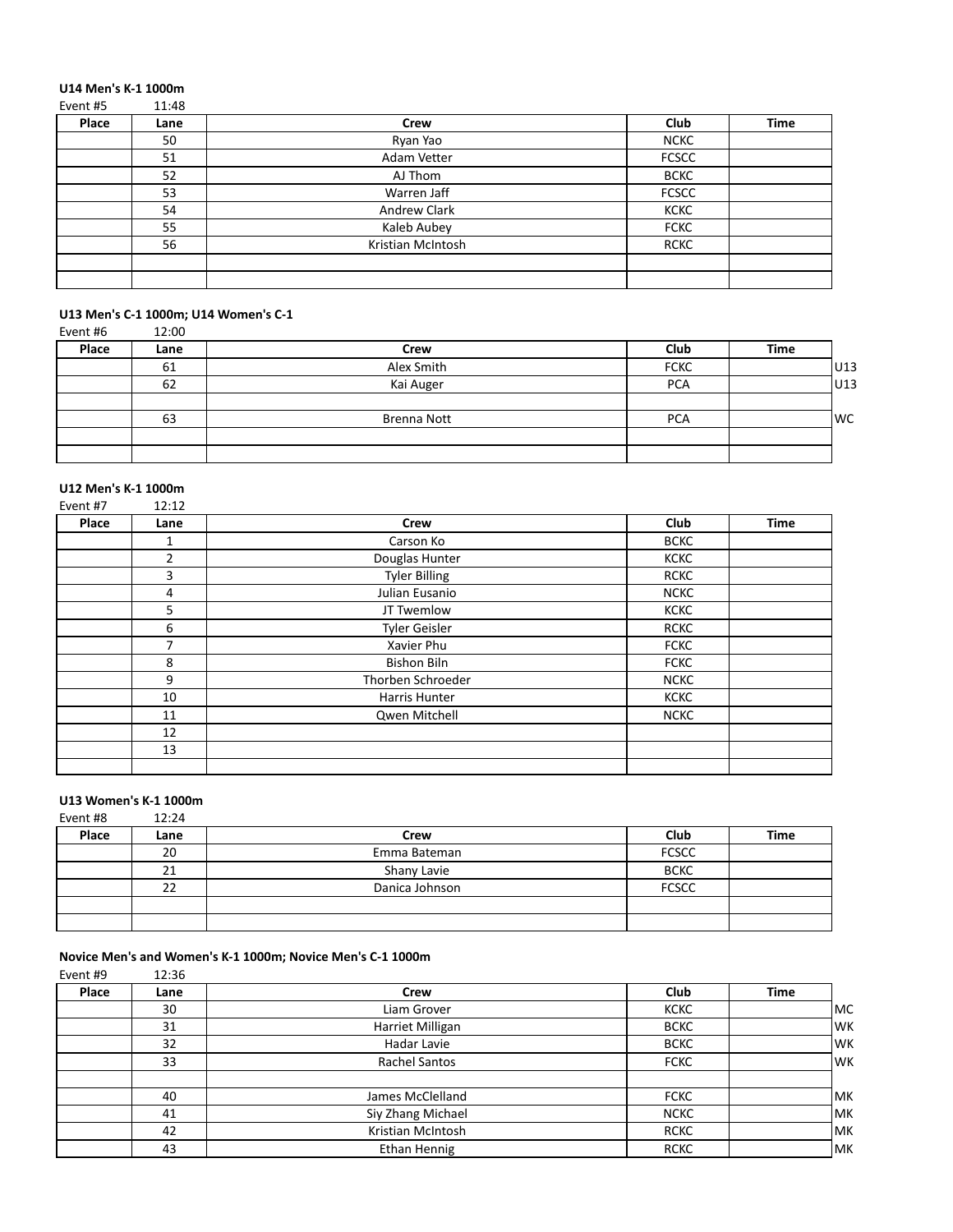## **U11/U12 Men's C-1 1000m**<br>Event #10 12:48

| Event #10 | 12:48 |                    |             |      |      |
|-----------|-------|--------------------|-------------|------|------|
| Place     | Lane  | Crew               | Club        | Time |      |
|           | 50    | Zach Smith         | <b>FCKC</b> |      | lU11 |
|           | 51    | Jack Speck         | <b>FCKC</b> |      | U11  |
|           | 52    | <b>Bishon Biln</b> | <b>FCKC</b> |      | lU12 |
|           |       |                    |             |      |      |
|           |       |                    |             |      |      |

### **COURSE BREAK**

#### **U12 Men's K-1 4000m**

| Event #11 | 14:00 |                      |             |             |
|-----------|-------|----------------------|-------------|-------------|
| Place     | Lane  | <b>Crew</b>          | Club        | <b>Time</b> |
|           |       | Carson Ko            | <b>BCKC</b> |             |
|           | 2     | Douglas Hunter       | <b>KCKC</b> |             |
|           | 3     | <b>Tyler Billing</b> | <b>RCKC</b> |             |
|           | 4     | Julian Eusanio       | <b>NCKC</b> |             |
|           | 5     | JT Twemlow           | <b>KCKC</b> |             |
|           | 6     | <b>Tyler Geisler</b> | <b>RCKC</b> |             |
|           | 7     | Xavier Phu           | <b>FCKC</b> |             |
|           | 8     | <b>Bishon Biln</b>   | <b>FCKC</b> |             |
|           | 9     | Thorben Schroeder    | <b>NCKC</b> |             |
|           | 10    | Harris Hunter        | <b>KCKC</b> |             |
|           | 11    | Qwen Mitchell        | <b>NCKC</b> |             |
|           |       |                      |             |             |
|           |       |                      |             |             |

### **U12 Women's K-1; U11 Men's K-1 4000m**

| Event #12 | 14:02 |                 |              |             |
|-----------|-------|-----------------|--------------|-------------|
| Place     | Lane  | Crew            | Club         | <b>Time</b> |
|           | 20    | Elizabeth Clark | <b>KCKC</b>  | WK          |
|           | 21    | Narin Jaff      | <b>FCSCC</b> | WK          |
|           | 22    | Mischa Grover   | <b>KCKC</b>  | WK          |
|           | 40    | Corben Hickey   | <b>KCKC</b>  | MK          |
|           | 41    | Thomas Colhoun  | <b>BCKC</b>  | MK          |
|           | 42    | Xander Mouland  | <b>RCKC</b>  | MK          |
|           | 43    | Xander Thompson | <b>FCSCC</b> | MK          |
|           | 44    | Zach Smith      | <b>FCKC</b>  | MK          |
|           | 45    | Samuel Edgerton | <b>RCKC</b>  | MK          |
|           | 46    | Jack Speck      | <b>FCKC</b>  | MK          |
|           | 47    | Damian Hickey   | <b>KCKC</b>  | lmk         |
|           |       |                 |              |             |

**BREAK**